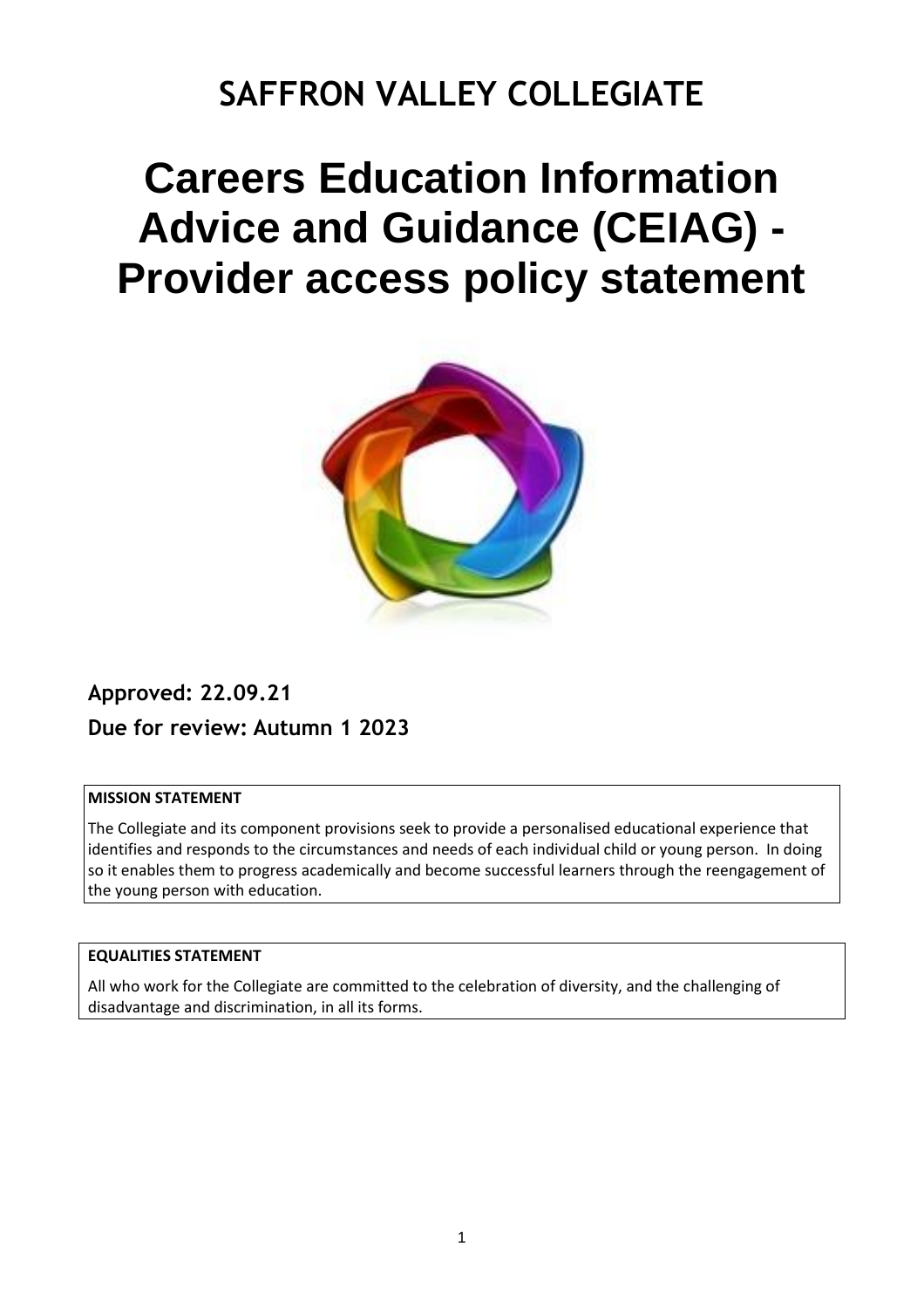#### **1. Aims**

This policy statement aims to set out our school's arrangements for managing the access of education and training providers to students for the purpose of giving them information about their offer.

It sets out:

- Procedures in relation to requests for access
- The grounds for granting and refusing requests for access
- Details of premises or facilities to be provided to a person who is given access

#### **2. Statutory requirements**

Schools are required to ensure that there is an opportunity for a range of education and training providers to access students for the purposes of informing them about approved technical education, qualifications or apprenticeships.

Schools must also have a policy statement that outlines the circumstances in which education and training providers will be given access to these students.

This is outlined in section 42B of the [Education Act 1997.](https://www.legislation.gov.uk/ukpga/1997/44/section/42B)

This policy shows how our school complies with these requirements.

#### **3. Student entitlement**

All students at Saffron Valley Collegiate (SVC) are entitled to:

- Find out about technical education qualifications and apprenticeship opportunities, as part of our careers programme which provides information on the full range of education and training options available at each transition point
- Hear from a range of local providers about the opportunities they offer, including technical education and apprenticeships
- Understand how to make applications for the full range of academic and technical courses

#### **4. Management of provider access requests**

#### **4.1 Procedure**

Providers wishing to access the students at Saffron Valley Collegiate are actively encouraged to do so through the academic year. Regular, long-term partnerships with local support agencies, mentoring services and education providers are actively encouraged and fostered for the benefit of students.

A provider wishing to request access should contact:

| <b>INSERT NAME, Careers Coordinator.</b> | or | Jenny Adamson, Headteacher/Careers Lead |  |
|------------------------------------------|----|-----------------------------------------|--|
| <b>Telephone: INSERT</b>                 |    | Telephone: 0208-604-1414                |  |
| Email: INSERT                            |    | Email:                                  |  |
|                                          |    | KS4South@saffronvalleycollegiate.co.uk  |  |

Interested parties should provide a written summary with details of their intended offer, with details of the qualifications/experience of the facilitator(s).

#### **4.2 Opportunities for access**

SVC consists of five different provisions:

- Key Stage 3 provision for pupils who have been permanently excluded or at risk of permanent exclusion;
- Key Stage 4 South and North provisions for pupils in years 10 and 11 who have been permanently excluded or are at risk of permanent exclusion;
- Springboard a short-term provision for pupils with medical needs, including mental health issues.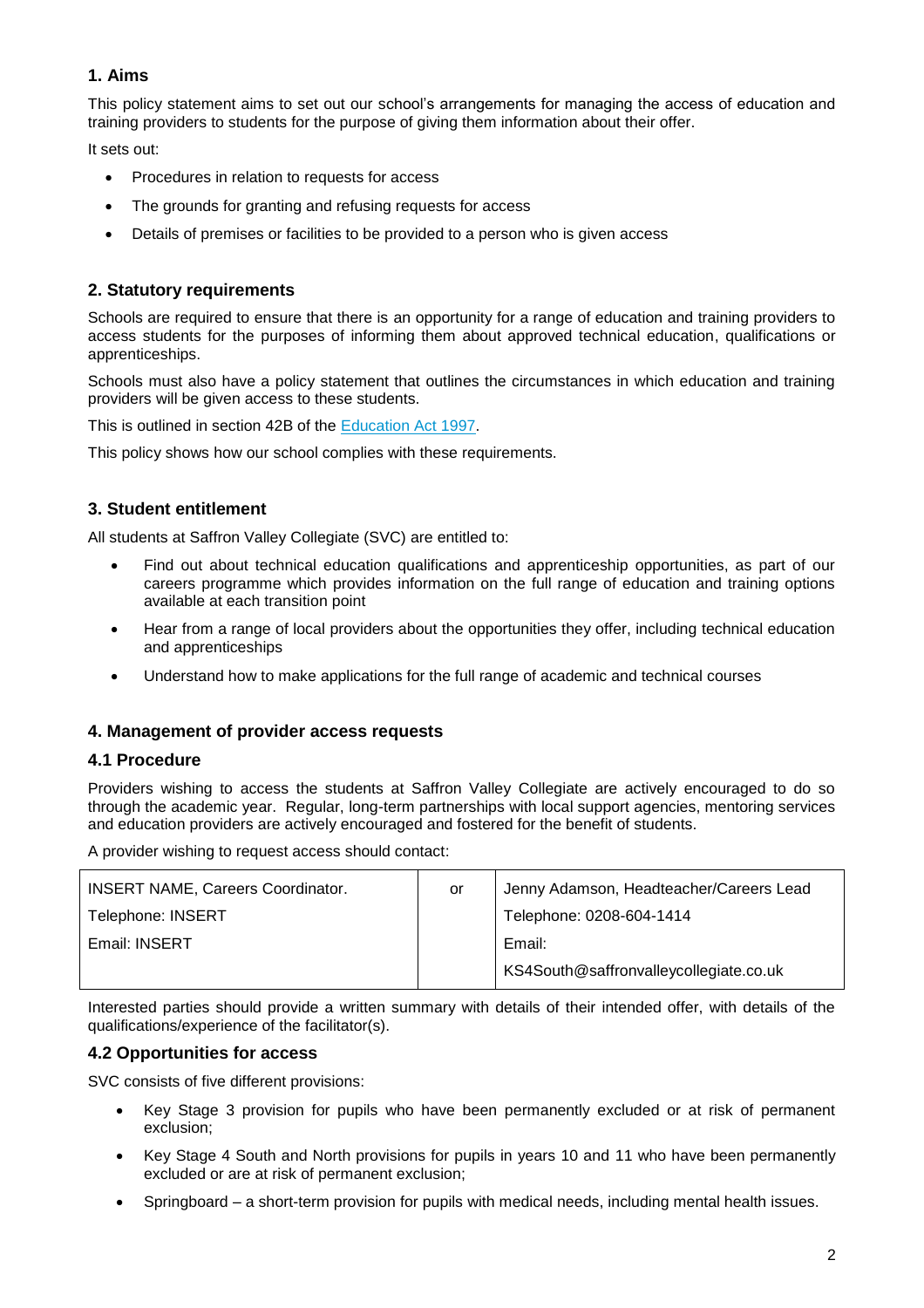• Cotelands – a long term provision for pupils in years  $9 - 11$ 

A number of events, integrated into our careers programme, will offer providers an opportunity to work faceto-face, (or virtually via our learning platform), with our students and/or their parents/carers.

#### **Throughout the year (and for pupils in all year groups), teachers welcome employers to link their sector area to curriculum subjects, e.g. maths in construction, art in architecture. Opportunities not linked exclusively to STEM.**

|         | <b>Autumn term</b>                                                                                                                                                                                                                                                  | <b>Spring term</b>                                                                                                                                                                                                                                                        | <b>Summer term</b>                                                                                                                                                                                                  |  |  |  |
|---------|---------------------------------------------------------------------------------------------------------------------------------------------------------------------------------------------------------------------------------------------------------------------|---------------------------------------------------------------------------------------------------------------------------------------------------------------------------------------------------------------------------------------------------------------------------|---------------------------------------------------------------------------------------------------------------------------------------------------------------------------------------------------------------------|--|--|--|
| Years 7 | PSHE activities to develop employability skills: Leadership, organisation, resilience, initiative<br>and communication.                                                                                                                                             |                                                                                                                                                                                                                                                                           |                                                                                                                                                                                                                     |  |  |  |
| and 8   |                                                                                                                                                                                                                                                                     | Workshop - overview of post-<br>16 options for students, to<br>include: A levels, applied<br>general qualifications,<br>technical/vocational<br>qualifications,<br>apprenticeships.                                                                                       | Virtual parental event:<br>overview of post-16 options,<br>to include: A levels, applied<br>general qualifications,<br>technical/vocational<br>qualifications,<br>apprenticeships.                                  |  |  |  |
| Year 9  | PSHE activities to develop employability skills: Leadership, organisation, resilience, initiative<br>and communication.                                                                                                                                             |                                                                                                                                                                                                                                                                           |                                                                                                                                                                                                                     |  |  |  |
|         |                                                                                                                                                                                                                                                                     | Workshop - overview of post-<br>16 options for students, to<br>include: A levels, applied<br>general qualifications,<br>technical/vocational<br>qualifications,<br>apprenticeships.<br>Small group workshops with                                                         | Virtual parent/carer event:<br>overview of post-16 options,<br>to include: A levels, applied<br>general qualifications,<br>technical/vocational<br>qualifications and<br>apprenticeships.<br>Assemblies/tutor group |  |  |  |
|         |                                                                                                                                                                                                                                                                     | careers adviser.                                                                                                                                                                                                                                                          | activities: preparation and<br>progression to KS4                                                                                                                                                                   |  |  |  |
| Year 10 | Assemblies and tutor group/sector interest small group workshops - employability skills.                                                                                                                                                                            |                                                                                                                                                                                                                                                                           |                                                                                                                                                                                                                     |  |  |  |
|         | Workshop - overview of post-<br>16 options for students, to<br>include: A levels, applied<br>general qualifications,<br>technical/vocational<br>qualifications,<br>apprenticeships.<br>Life Skills - work<br>experience/experience of<br>work preparation sessions. | Virtual parent/carer event:<br>overview of post-16 options,<br>to include: A levels, applied<br>general qualifications,<br>technical/vocational<br>qualifications and<br>apprenticeships.<br>Life Skills - work<br>experience/experience of<br>work preparation sessions. | Small group workshops with<br>careers advisers -<br>preparation for individual<br>IAG interviews.<br>Visits to local post-16<br>providers - virtual and face-<br>to-face.                                           |  |  |  |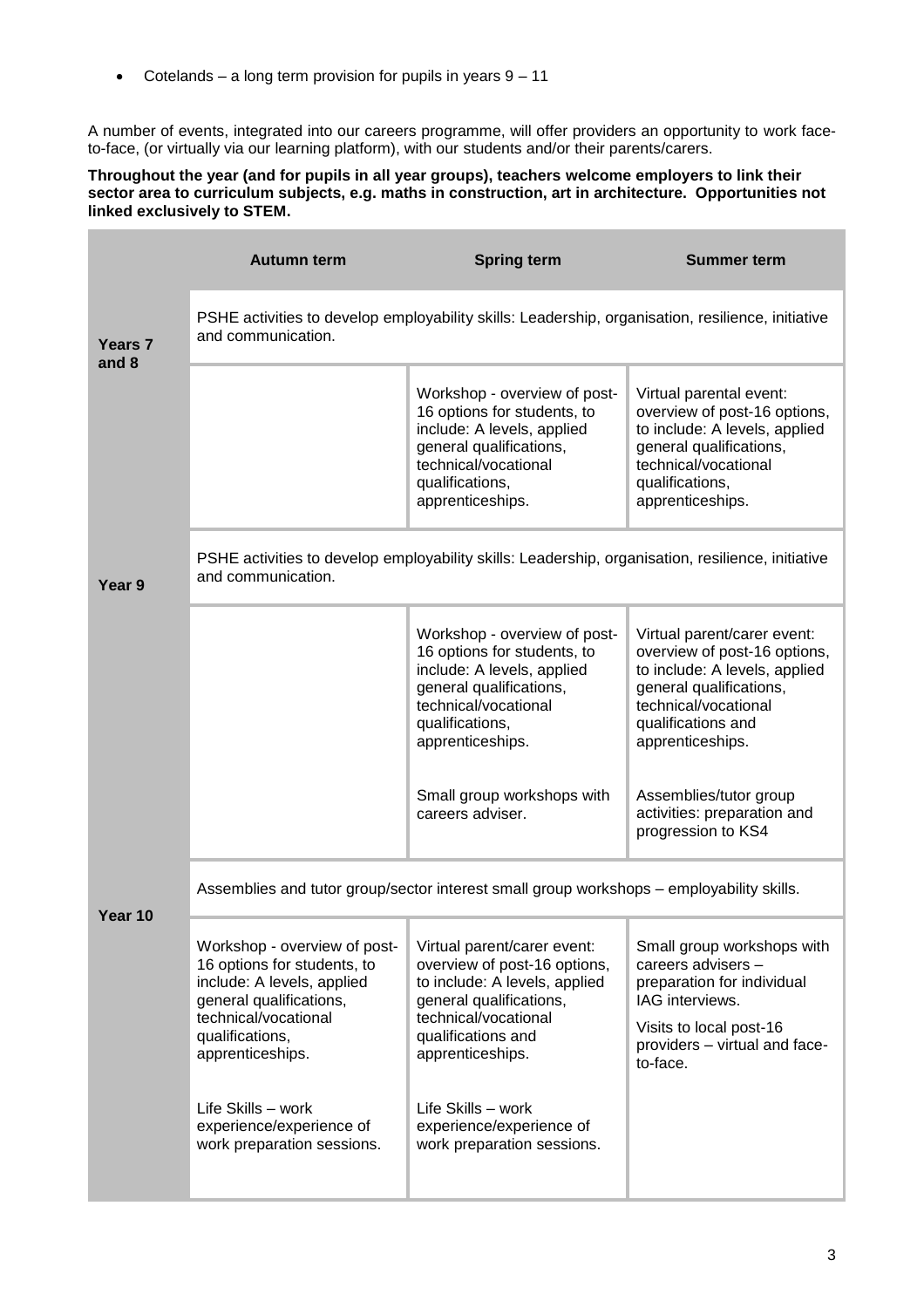|         | Assemblies and tutor group/sector interest small group workshops - employability skills.                                                                                                                                                                                                                                                                                                                                                                                                                    |                                                                                                      |                                                                                               |  |  |  |
|---------|-------------------------------------------------------------------------------------------------------------------------------------------------------------------------------------------------------------------------------------------------------------------------------------------------------------------------------------------------------------------------------------------------------------------------------------------------------------------------------------------------------------|------------------------------------------------------------------------------------------------------|-----------------------------------------------------------------------------------------------|--|--|--|
| Year 11 | Virtual parent/carer event:<br>overview of post-16 options,<br>to include: A levels, applied<br>general qualifications,<br>technical/vocational<br>qualifications and<br>apprenticeships.<br>Post-16 provider virtual event<br>for pupils: to include A levels,<br>applied general<br>qualifications,<br>technical/vocational<br>qualifications, and<br>apprenticeships.<br>Individual IAG interviews.<br>Preparation for<br>college/training provider<br>interviews.<br>Post-16 provider open<br>evenings. | Post-16 interviews.<br>Individual IAG interviews.<br>Apprenticeships - support<br>with applications. | Individual IAG interviews.<br>Visits to a university -<br>academic and vocational<br>courses. |  |  |  |
|         | Post-16 career fair.                                                                                                                                                                                                                                                                                                                                                                                                                                                                                        |                                                                                                      |                                                                                               |  |  |  |

Please speak to our Careers Coordinator to identify the most suitable opportunity for you.

#### **4.3 Granting and refusing access**

SVC is particularly interested in developing partnerships with organisations committed to supporting marginalised groups. As our pupils cover the wide span of ability, they will typically require a differentiated approach to provision. Although our staff will provide support, it is helpful if facilitators are sufficiently confident to work with pupils with challenging behaviour and/or low self-confidence and are able to adapt their content and approach to meet the specific needs of our specific cohorts.

#### **4.4 Safeguarding**

Our safeguarding/child protection policy outlines the school's procedure for checking the identity and suitability of visitors.

Education and training providers will be expected to adhere to this policy.

#### **4.5 Premises, facilities and support**

The school will ensure an appropriate venue, technology and in class support is provided.